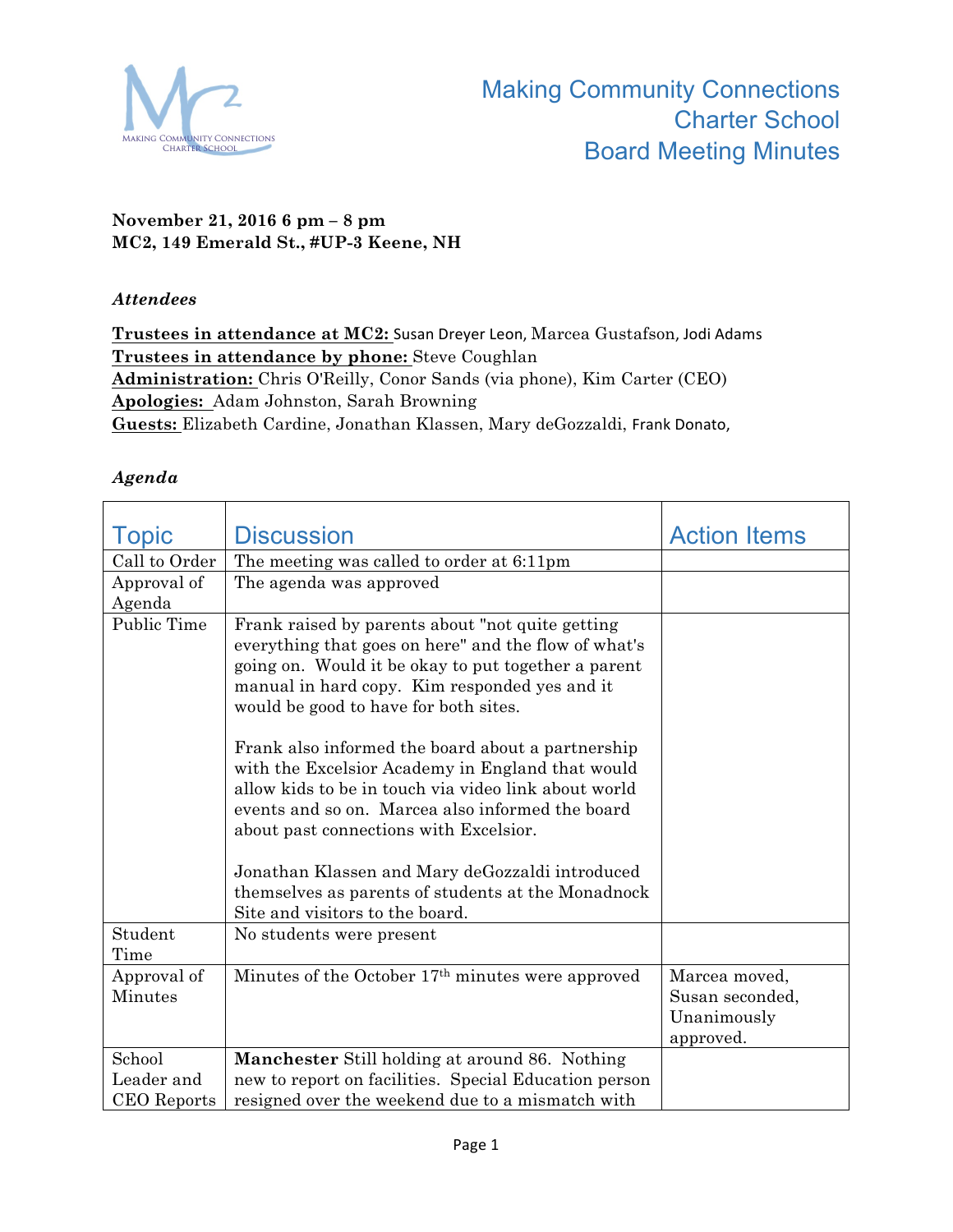

| the model. Conor reported out on several staff             |  |
|------------------------------------------------------------|--|
| changes. There was a student graduation ceremony           |  |
| over the weekend and was well attended. Ben went           |  |
| to Ed Reimagined with two students and reports             |  |
| were excellent. There is also a collaboration with a       |  |
| school in India. Still exploring para educators            |  |
| options, including having a para visit next week to        |  |
| see if it's a good fit. Still exploring bringing the Title |  |
| I math specialist for more hours. Looking to fill the      |  |
| reading/writing title one position. PLC is on hold         |  |
| until after some more basic training needs are met.        |  |
| The bus is officially registered and ready to go. Joe      |  |
| and Ben will get training. Joe has his CDLC, but           |  |
| Ben still needs to get his CDLC. We agreed that the        |  |
| Manchester site is still very challenging, but that we     |  |
| have a lot of kids looking for what we offer.              |  |
|                                                            |  |
| Monadnock Upcoming Holiday Luncheon on                     |  |
| Wednesday with support from parents and families           |  |
| and a new parent group is forming and will be              |  |
| meeting at the same day and time as the luncheon           |  |
| and they will be meeting at the same time as the           |  |
| luncheon. Their objective is to get more parents           |  |
| involved and informed about the model. There is a          |  |
| Graduation Gateway coming up and a graduation              |  |
| ceremony coming up. 88 students enrolled with a            |  |
| couple in process. Interest is still high for next         |  |
| year's enrollment with another lottery in mid-             |  |
| march. 28 students are placed in internship and            |  |
| more are in the works. Still looking for some              |  |
| additional para positions and looking for someone to       |  |
| do special education math. Chris went over the full        |  |
| staffing plan and special education and 504                |  |
| numbers. Committees met last week (site council            |  |
| and fundraising committee). Looking for additional         |  |
| funds for a van and other things. Maker space items        |  |
| are arriving and hoping to have everything in by the       |  |
| end of the quarter and then it can be set up during        |  |
| the holidays. Kim made the comment that things             |  |
| are really thriving at Monadnock.                          |  |
|                                                            |  |
| Mary brought up the issue of creating a closed             |  |
| Facebook group for parents as a way of                     |  |
| collaborating. Kim noted that it's a lovely idea and       |  |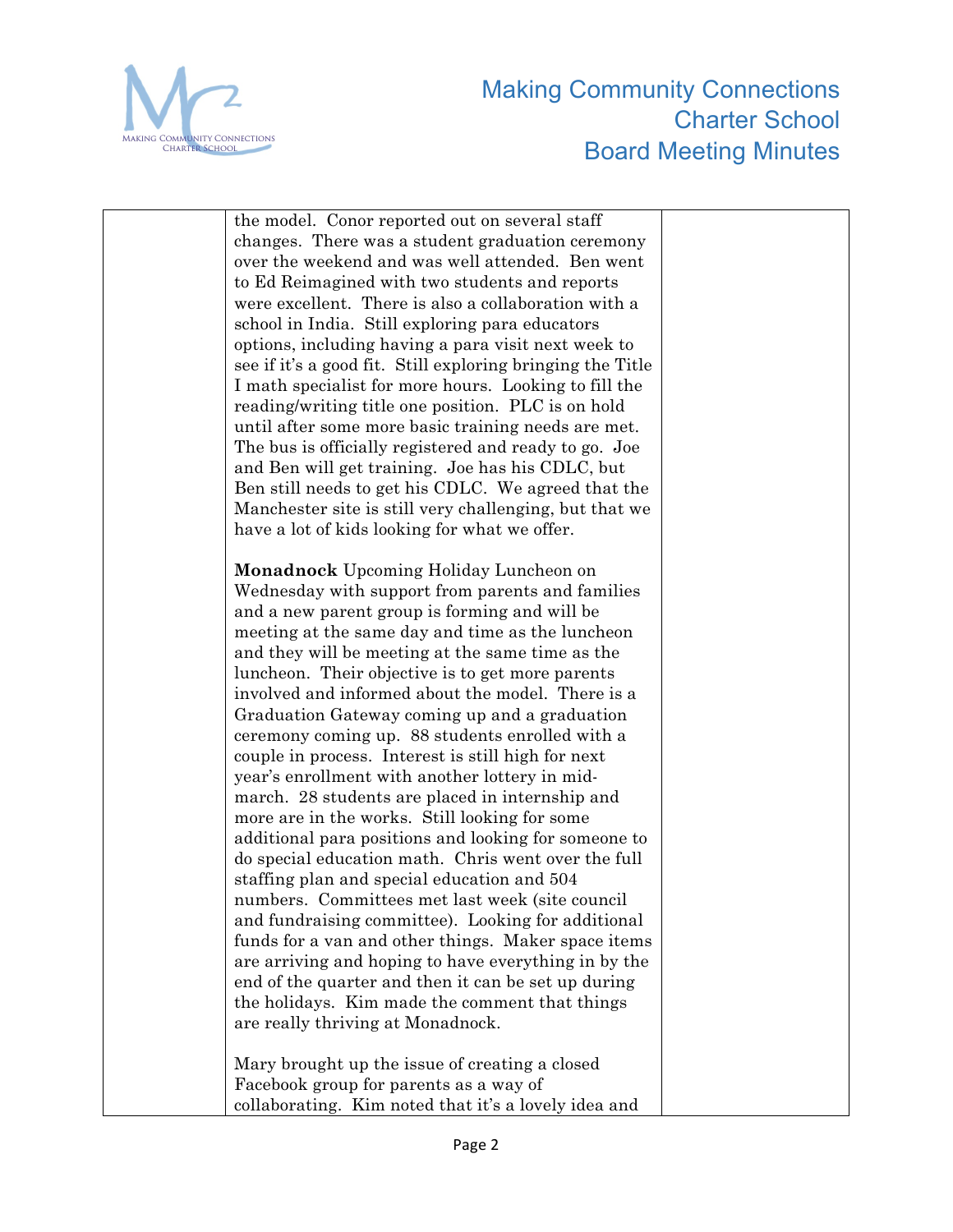

| doesn't need board approval. We discussed how to         |  |
|----------------------------------------------------------|--|
| get in contact with other parents to invite them to      |  |
| join.                                                    |  |
|                                                          |  |
| Marcea talked about excitement about the Maker           |  |
| Space.                                                   |  |
|                                                          |  |
|                                                          |  |
| <b>CEO</b> Report: Kim is prioritizing time around       |  |
| hiring, facilities and financials. We did set up a       |  |
| School Spring account. Sarah has the account for         |  |
| Monadnock and Kim is monitoring the Manchester           |  |
| applicants. It is definitely reaching more people and    |  |
| we are able to customize our descriptions and we can     |  |
| post positions in a variety of different ways. We will   |  |
| expand those posts. We may continue positing even        |  |
| if all positions are technically full to continue to get |  |
| people interested, visiting and so what. The Union       |  |
| Leaders building quote came in high and we're            |  |
| waiting for the proposal on the fitout cost. The rate    |  |
|                                                          |  |
| of progress here at the end of November is looking       |  |
| like the end of June. Kim will share this first with     |  |
| finance committee. Dawna is working on a                 |  |
| spreadsheet that expands the template we've been         |  |
| using to calculate the formula for what we can afford    |  |
| in rent. Details include that the UL building is a       |  |
| "gross cost" lease, including utilities, which we pay    |  |
| separately on Rogers street. Kim also noted that the     |  |
| incoming Governor had campaigned on charter              |  |
| schools and that if the funding for 30% of lease costs   |  |
| gets funded, it could make a huge difference.            |  |
|                                                          |  |
| We had visitors from DC and Maryland. They were          |  |
| impressed by what they see from the model and            |  |
| what they do see even at Manchester.                     |  |
|                                                          |  |
| The bus has taken up a lot of time and the orders for    |  |
|                                                          |  |
| the maker space lab and coming up next is the            |  |
| national school lunch program annual review              |  |
| process.                                                 |  |
|                                                          |  |
| Education Reimagined it thrilled with MC2's              |  |
| participation. They match our philosophy well and        |  |
| MC2 has been involved from the very beginning.           |  |
| We're involved in an investigation around the            |  |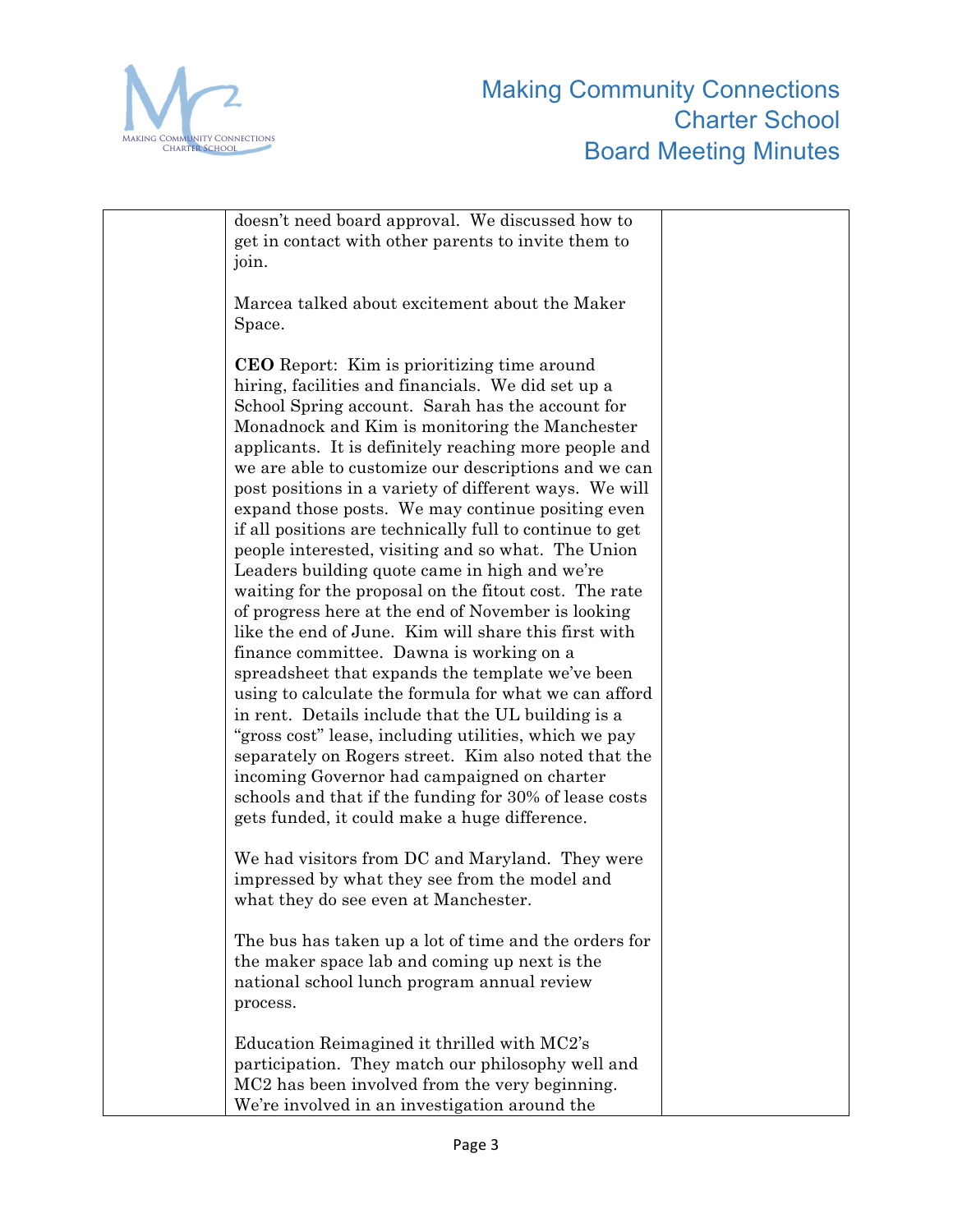

| question, "How do I, the learner, integrate you into    |  |
|---------------------------------------------------------|--|
| my learning in a meaningful way?" Our students          |  |
|                                                         |  |
| presented a draft bill of right in DC and the next      |  |
| steps include having the Manchester Students visit      |  |
| the Mondanock campus to discuss what they've been       |  |
| doing. We can expand our team by sending more           |  |
| kids and Board members to upcoming conference           |  |
| events.                                                 |  |
|                                                         |  |
| Ashoka Changemaker School requires us to build          |  |
| our changemaker team to include more Monadnock          |  |
|                                                         |  |
| students. Kim will send out information on this         |  |
| again. We are one of 80 students in the US and only     |  |
| 200 in the world.                                       |  |
|                                                         |  |
| The National Collaborative for Digital Equity using     |  |
| the Community Reinvestment Act to generate              |  |
| funding from banks that can be used to give more        |  |
| people digital access and tools to use that access.     |  |
| They want to develop Digital Equity Ambassadors         |  |
| with an idea that the MC2 sites could be hubs of this   |  |
| work and students could be Ambassadors and can          |  |
| help reach out to their own communities. This will      |  |
| be kicking off in February. We talked a little more     |  |
|                                                         |  |
| about what digital equity entails.                      |  |
|                                                         |  |
| Kim reported out on the QED Board meeting Kim           |  |
| reviewed the history of the relationships between       |  |
| QED and MC2. The QED board approved Kim's               |  |
| proposal to have MC2 again be the lead organization     |  |
| with QED as its professional development arm. The       |  |
| board is going to shift from having a national board    |  |
| of trustees and to think about how the MC2 board        |  |
| could be part of the QED board. QED will now work       |  |
| on a logic model and a financial proposal for this      |  |
| restructuring. Kim also talked about a desire to        |  |
| have the CEO's role be more sustainable so that she     |  |
| could realistically find a way to retire from that role |  |
| and join the board and be able to hire a CEO.           |  |
|                                                         |  |
| Financial Report: Steve reported that everything is     |  |
| going well with the financial side of the house. No     |  |
| surprises. Everything is going along swimmingly.        |  |
|                                                         |  |
| Donna reports that we might need to do a bridge         |  |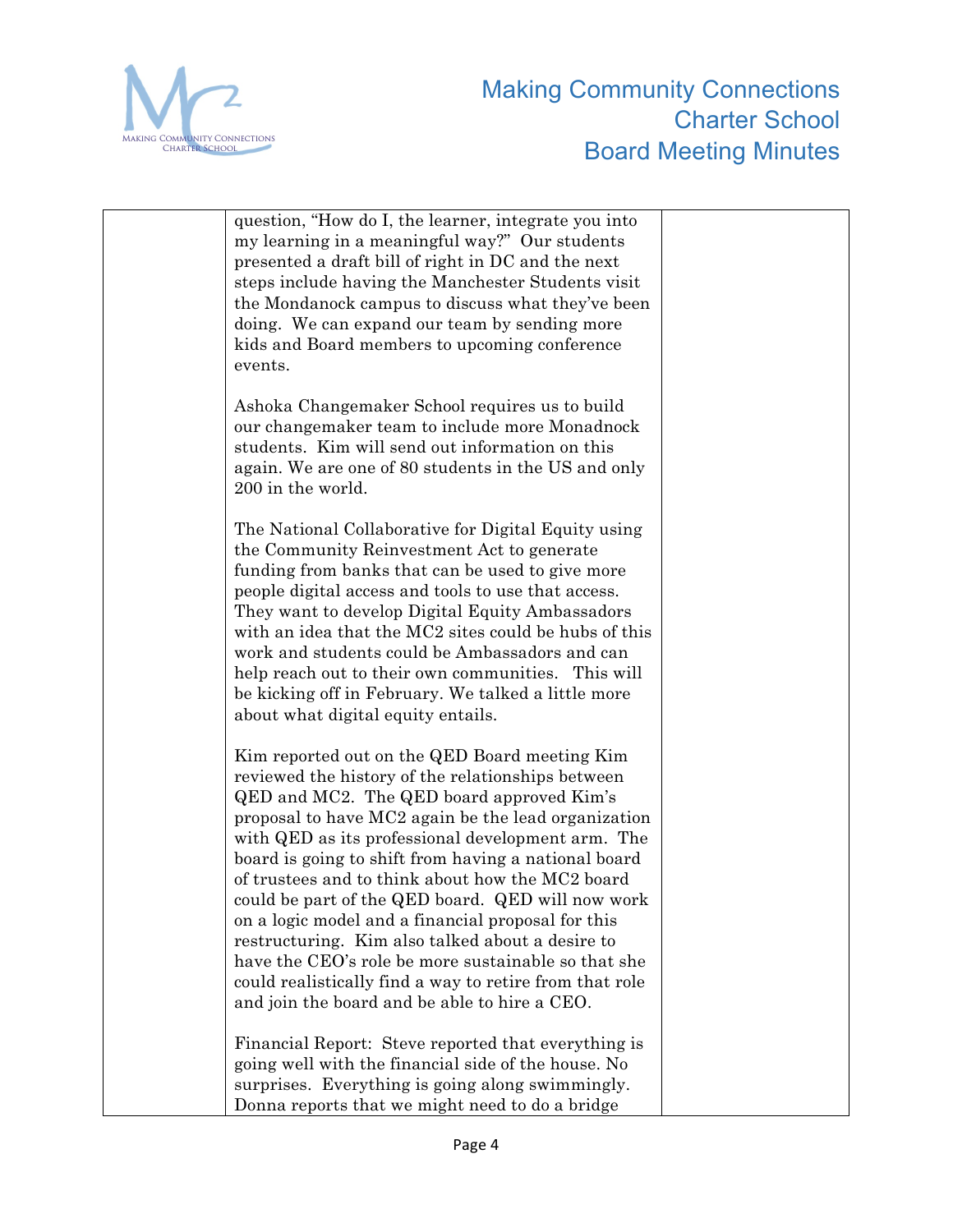

|                 | loan in February because cash flow is going to be a   |  |
|-----------------|-------------------------------------------------------|--|
|                 | little low. There will be a finance committee         |  |
|                 | meeting to determine if the bridge loan in necessary. |  |
|                 | Jody asked a question about whether we can            |  |
|                 | increase wages yet. Kim reported that this is a       |  |
|                 | medium term goal, but we're not there yet. The cash   |  |
|                 | flow situation is part of the paradox. Student        |  |
|                 | growth needs cash and rents are going up              |  |
|                 | significantly in Keene and we don't know what         |  |
|                 | facilities will look like a year from now, but        |  |
|                 | compensation has to be on the table. Kim reports      |  |
|                 | most people inquiring about jobs are no interested in |  |
|                 | working at MC2 when they learn we don't have          |  |
|                 | benefits. Jodi also asked if there were ways that     |  |
|                 | parents could help with that. Kim reported the need   |  |
|                 | for collaborative, creative problem solving about how |  |
|                 | to make this sustainable.                             |  |
|                 |                                                       |  |
|                 | Dawna and Kim are finalizing an RFP for the design    |  |
|                 | of the MC2 website.                                   |  |
|                 |                                                       |  |
|                 | We also talked about a need to be more protective of  |  |
|                 | teacher breaks in compensation. We need to find       |  |
|                 | some ways to be creative. Elizabeth talked about      |  |
|                 | how with more and more students out on                |  |
|                 | internships, there will be some breathing space       |  |
|                 | during the week.                                      |  |
| Old Business    | No old Business                                       |  |
| <b>New</b>      | Sarah Browning Submitted a letter of resignation.     |  |
| <b>Business</b> | She offered to stay on as an adviser to the CEO, but  |  |
|                 | she has recently not been in touch with Kim. Kim      |  |
|                 | proposes that this may be the time to accept her      |  |
|                 | resignation. We discussed the matter and agreed       |  |
|                 | that we will contact her between now and then and     |  |
|                 | advise her that will accept her resignation at the    |  |
|                 | next meeting.                                         |  |
| Policies        | None at this time                                     |  |
| committees      | Academic excellence has posted goals to the           |  |
|                 | Dropbox and will be meeting shortly. We also          |  |
|                 | briefly discussed the Charter renewal visit for       |  |
|                 | Manchester.                                           |  |
|                 |                                                       |  |
|                 | <b>Development</b> Marcea reported on the October     |  |
|                 | meeting. Looking at fundraising should be for MC2     |  |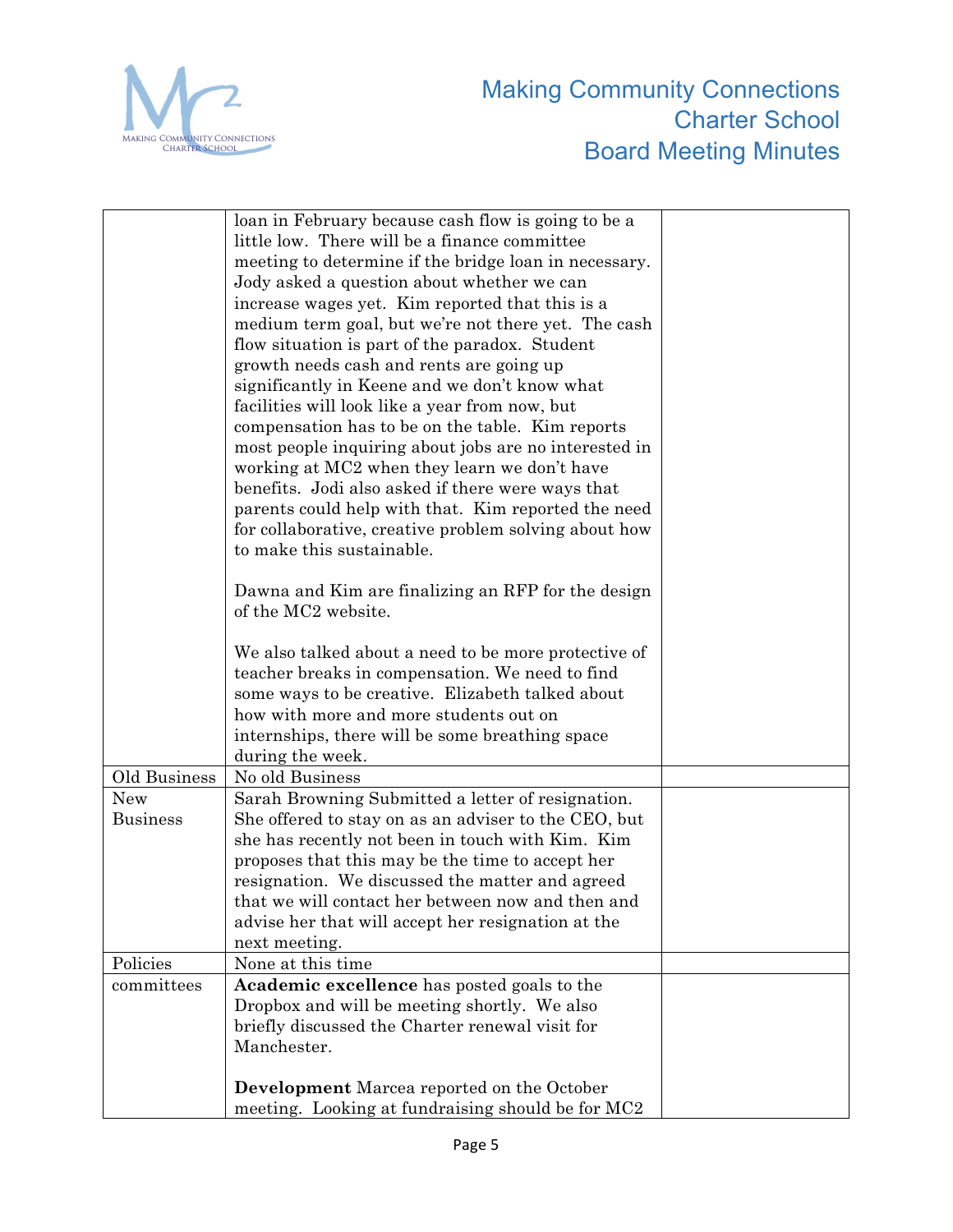

|             | as a whole school (one institution with two sites).<br>They looked at a software called SalesForce where<br>accounts could be distributed to various committees<br>or entities within the school. There will be more<br>training upcoming at the end of the month. The<br>committee requests a list of donors from the past for<br>the database and a prioritized list of concrete needs<br>(very specific). This helps find a better donor match.<br>Mary asked about the distinction between the<br>Fundraising committee and the development<br>committee and Jodi helped clarify that the<br>fundraising is site specific but the development<br>committee is school wide. Manchester has school<br>store and Monadnock has the Maker Space<br>potential. Each school send out a quarterly<br>fundraising letter with a specific focus. Morning<br>breakfasts to introduce the school to the community<br>as PR and potential fundraising. Manchester is<br>organizing its calendar raffle and some gift cards are<br>still needed. Board members are also reminded to<br>make their annual donations, check or paypal is<br>fine. The Monadnock fundraising committee also<br>reports that fundraising letters went out last week<br>and some other small fundraising projects are in the<br>works, including T-shirts, which is out in the<br>newsletter.<br><b>Governance Committee Update</b><br>Steve started a project to review all our required<br>policies the committee will meet again on Friday,<br>Dec. 9 <sup>th</sup> and starting in January there will be some<br>revisions and additional policy recommendations<br>coming from the committee.<br><b>Finance Committee</b> is working on unifying<br>finances across the sites and goal setting for next<br>year. |                |
|-------------|-----------------------------------------------------------------------------------------------------------------------------------------------------------------------------------------------------------------------------------------------------------------------------------------------------------------------------------------------------------------------------------------------------------------------------------------------------------------------------------------------------------------------------------------------------------------------------------------------------------------------------------------------------------------------------------------------------------------------------------------------------------------------------------------------------------------------------------------------------------------------------------------------------------------------------------------------------------------------------------------------------------------------------------------------------------------------------------------------------------------------------------------------------------------------------------------------------------------------------------------------------------------------------------------------------------------------------------------------------------------------------------------------------------------------------------------------------------------------------------------------------------------------------------------------------------------------------------------------------------------------------------------------------------------------------------------------------------------------------------------------------------------------------------------|----------------|
| Other       | We need to set future board meeting dates. We're                                                                                                                                                                                                                                                                                                                                                                                                                                                                                                                                                                                                                                                                                                                                                                                                                                                                                                                                                                                                                                                                                                                                                                                                                                                                                                                                                                                                                                                                                                                                                                                                                                                                                                                                        |                |
|             | assuming we're going to continue the 3rd Monday of                                                                                                                                                                                                                                                                                                                                                                                                                                                                                                                                                                                                                                                                                                                                                                                                                                                                                                                                                                                                                                                                                                                                                                                                                                                                                                                                                                                                                                                                                                                                                                                                                                                                                                                                      |                |
|             | the month alternating between the two campuses.                                                                                                                                                                                                                                                                                                                                                                                                                                                                                                                                                                                                                                                                                                                                                                                                                                                                                                                                                                                                                                                                                                                                                                                                                                                                                                                                                                                                                                                                                                                                                                                                                                                                                                                                         |                |
|             | We will review those dates at the December                                                                                                                                                                                                                                                                                                                                                                                                                                                                                                                                                                                                                                                                                                                                                                                                                                                                                                                                                                                                                                                                                                                                                                                                                                                                                                                                                                                                                                                                                                                                                                                                                                                                                                                                              |                |
|             | meeting, which will be in Manchester.                                                                                                                                                                                                                                                                                                                                                                                                                                                                                                                                                                                                                                                                                                                                                                                                                                                                                                                                                                                                                                                                                                                                                                                                                                                                                                                                                                                                                                                                                                                                                                                                                                                                                                                                                   |                |
| Adjournment |                                                                                                                                                                                                                                                                                                                                                                                                                                                                                                                                                                                                                                                                                                                                                                                                                                                                                                                                                                                                                                                                                                                                                                                                                                                                                                                                                                                                                                                                                                                                                                                                                                                                                                                                                                                         | Susan moved to |